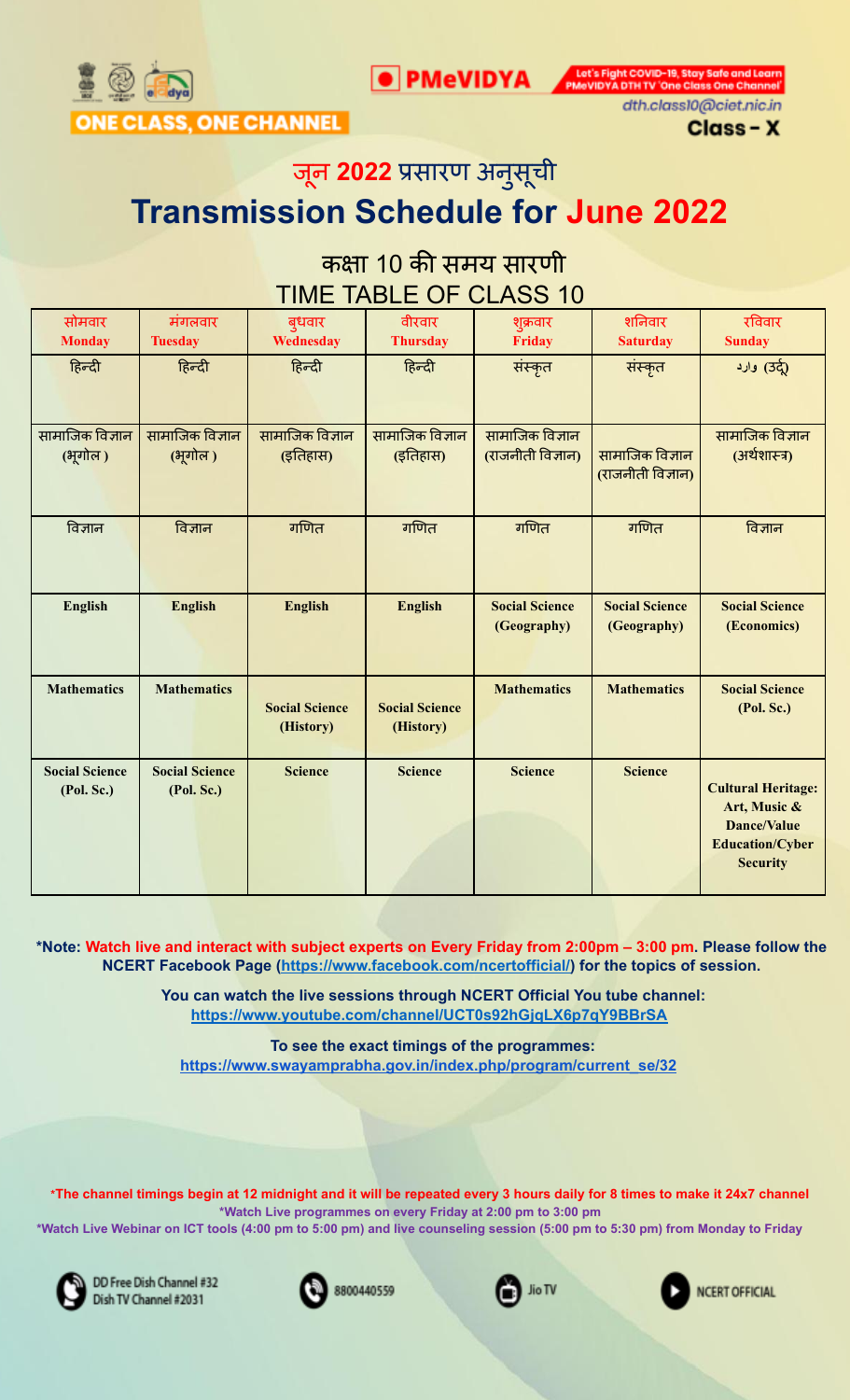

**O** PMeVIDYA **DESCRIPTION** PMOVIDYA DTH TV 'One Class One Channel

## ONE CLASS, ONE CHANNEL

dth.class10@ciet.nic.in

## Class-X

| विषय           | । कार्यक्रम का शीर्षक <sup>।</sup> | । माध्यम '    | अवधि     |
|----------------|------------------------------------|---------------|----------|
| <b>Subject</b> | <b>Title of the Topic</b>          | <b>Medium</b> | Duration |

| 01 June 2022                                               |                                                                        |              |         |  |  |
|------------------------------------------------------------|------------------------------------------------------------------------|--------------|---------|--|--|
| हिन्दी                                                     | पाठ-5: कवि और कविता : कवि सूर्यकांत त्रिपाठी निराला और<br>उनकी कविताएँ | हिन्दी       | 0:21:52 |  |  |
| General                                                    | निपुण भारत                                                             | हिन्दी       | 0:01:46 |  |  |
| सामाजिक विज्ञान (इतिहास)                                   | पाठ-5: मुद्रण संस्कृति और आधुनिक दुनिया-1                              | हिन्दी       | 0:22:06 |  |  |
| गणित                                                       | पाठ-5: समान्तर श्रेढ़ियाँ -1                                           | हिन्दी       | 0:30:06 |  |  |
| <b>Cultural Heritage: Art,</b><br><b>Music &amp; Dance</b> | NRP Role Play 2014: Ajmer                                              | <b>Hindi</b> | 0:11:02 |  |  |
| Language (English)                                         | Chapter -5: The Hundred Dresses-I (Part -1)                            | English      | 0:27:52 |  |  |
| <b>Cultural Heritage: Art,</b><br><b>Music &amp; Dance</b> | Understanding our Architectural Heritage (Bibi ka<br>Maqbara)          | English      | 0:14:06 |  |  |
| Social Science (History)                                   | <b>Chapter 5: Print Culture and the Modern World-1</b>                 | English      | 0:22:38 |  |  |
| <b>Science</b>                                             | <b>Chapter 5: Periodic Classification of Elements-1</b>                | English      | 0:16:56 |  |  |

| 02 June 2022                              |                                                                                  |           |         |  |
|-------------------------------------------|----------------------------------------------------------------------------------|-----------|---------|--|
| हिन्दी                                    | पाठ-5: कवि और कविता : कवि सूर्यकांत त्रिपाठी निराला और उनकी<br>कविताएँ           | हिन्दी    | 0:21:52 |  |
| General                                   | निपुण भारत                                                                       | हिन्दी    | 0:01:46 |  |
| सामाजिक विज्ञान<br>(इतिहास)               | पाठ-5: मुद्रण संस्कृति और आधुनिक दुनिया-2                                        | हिन्दी    | 0:24:38 |  |
| Cultural Heritage: Art,<br>Music & Dance  | Kala Utsav - 2022<br>Music -Dance Competition: -Dance Folk(Girl):<br>Maharashtra | <b>NA</b> | 0:03:55 |  |
| गणित                                      | पाठ-5: समान्तर श्रेढ़ियाँ -1                                                     | हिन्दी    | 0:30:06 |  |
| सांस्कृतिक विरासत: कला,<br>संगीत और नृत्य | आहत /अनाहत नाद                                                                   | हिन्दी    | 0:07:03 |  |
| Language (English)                        | Chapter -5: The Hundred Dresses-I (Part -1)                                      | English   | 0:27:52 |  |
| Social Science (History)                  | Chapter 5: Print Culture and the Modern World-2                                  | English   | 0:24:29 |  |
| Cultural Heritage: Art,                   | NRP and Folk Dance: Mizoram                                                      | <b>NA</b> | 0:08:28 |  |

\*The channel timings begin at 12 midnight and it will be repeated every 3 hours daily for 8 times to make it 24x7 channel **\*Watch Live programmes on every Friday at 2:00 pm to 3:00 pm**

\*Watch Live Webinar on ICT tools (4:00 pm to 5:00 pm) and live counseling session (5:00 pm to 5:30 pm) from Monday to Friday



DD Free Dish Channel #32 Dish TV Channel #2031



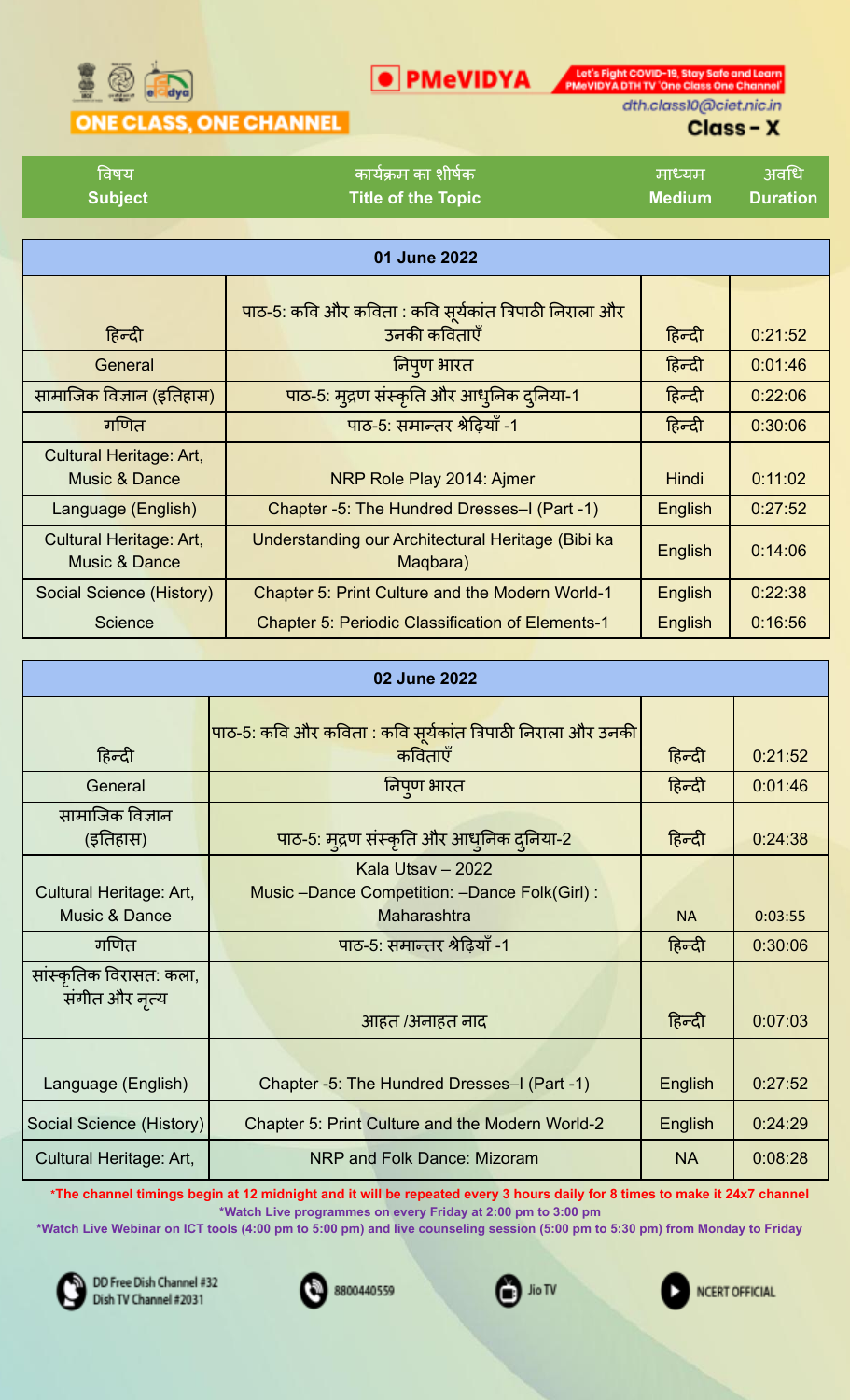

**O** PMeVIDYA **DESCRIPTION** PMOVIDYA DTHITV 'One Class One Channel' dth.class10@ciet.nic.in

#### Class-X

| Music & Dance  |                                                         |         |         |
|----------------|---------------------------------------------------------|---------|---------|
| <b>Science</b> | <b>Chapter 5: Periodic Classification of Elements-2</b> | English | 0:19:36 |

| 03 June 2022                                               |                                                                              |           |         |  |
|------------------------------------------------------------|------------------------------------------------------------------------------|-----------|---------|--|
| सस्कृत                                                     | पाठ - 5: जननी तुल्यवत्सला-1                                                  | संस्कृत   | 0:23:07 |  |
| General                                                    | निपुण भारत                                                                   | हिन्दी    | 0:01:46 |  |
| सामाजिक विज्ञान<br>(राजनीती विज्ञान)                       | पाठ-5: जन-संघर्ष और आंदोलन-1                                                 | हिन्दी    | 0:26:06 |  |
| <b>Cultural Heritage: Art,</b><br><b>Music &amp; Dance</b> | Kala Utsay - 2022<br>Music -Indigenous Toys and<br>Games(Boy) : Bihar        | <b>NA</b> | 0:08:57 |  |
| गणित                                                       | पाठ-5: समान्तर श्रेढ़ियाँ -2                                                 | हिन्दी    | 0:29:08 |  |
| Cultural Heritage: Art,<br><b>Music &amp; Dance</b>        | Kala Utsay - 2022<br>Music - Instrumental Music- Classical(Boy): Gujrat      | <b>NA</b> | 0:06:04 |  |
| <b>Social Science</b><br>(Geography)                       | <b>Chapter 5: Minerals And Energy Resources-1</b>                            | English   | 0:15:59 |  |
| <b>Mathematics</b>                                         | <b>Chapter 5: Arithmetic Progressions-1</b>                                  | English   | 0:32:30 |  |
| Cultural Heritage: Art,<br><b>Music &amp; Dance</b>        | Kala Utsay - 2022<br>Music -Dance Competition: -Dance-Classical(Girl) :Delhi | <b>NA</b> | 0:05:05 |  |
| <b>Science</b>                                             | <b>Chapter 5: Periodic Classification of Elements-2</b>                      | English   | 0:19:36 |  |

| 04 June 2022                             |                                                                           |           |         |  |  |
|------------------------------------------|---------------------------------------------------------------------------|-----------|---------|--|--|
| संस्कृत                                  | पाठ - 5: जननी तुल्यवत्सला-1                                               | संस्कृत   | 0:23:07 |  |  |
| General                                  | निपण भारत                                                                 | हिन्दी    | 0:01:46 |  |  |
| सामाजिक विज्ञान<br>(राजनीती विज्ञान)     | पाठ-5: जन-संघर्ष और आंदोलन-1                                              | हिन्दी    | 0:26:06 |  |  |
| Cultural Heritage: Art,<br>Music & Dance | Kala Utsay - 2022<br>Music -Dance Competition: -Dance Folk(Girl): Tripura | <b>NA</b> | 0:04:18 |  |  |
| गणित                                     | पाठ-5: समान्तर श्रेढ़ियाँ -2                                              | हिन्दी    | 0:29:08 |  |  |
| General                                  | Story of Theatre - Basics of Theatre                                      | English   | 0:07:13 |  |  |
| <b>Social Science</b><br>(Geography)     | <b>Chapter 5: Minerals And Energy Resources-2</b>                         | English   | 0:17:30 |  |  |
| <b>Mathematics</b>                       | <b>Chapter 5: Arithmetic Progressions-1</b>                               | English   | 0:32:30 |  |  |
| Science                                  | <b>Chapter 5: Periodic Classification of Elements-3</b>                   | English   | 0:26:43 |  |  |

\*The channel timings begin at 12 midnight and it will be repeated every 3 hours daily for 8 times to make it 24x7 channel **\*Watch Live programmes on every Friday at 2:00 pm to 3:00 pm**

\*Watch Live Webinar on ICT tools (4:00 pm to 5:00 pm) and live counseling session (5:00 pm to 5:30 pm) from Monday to Friday







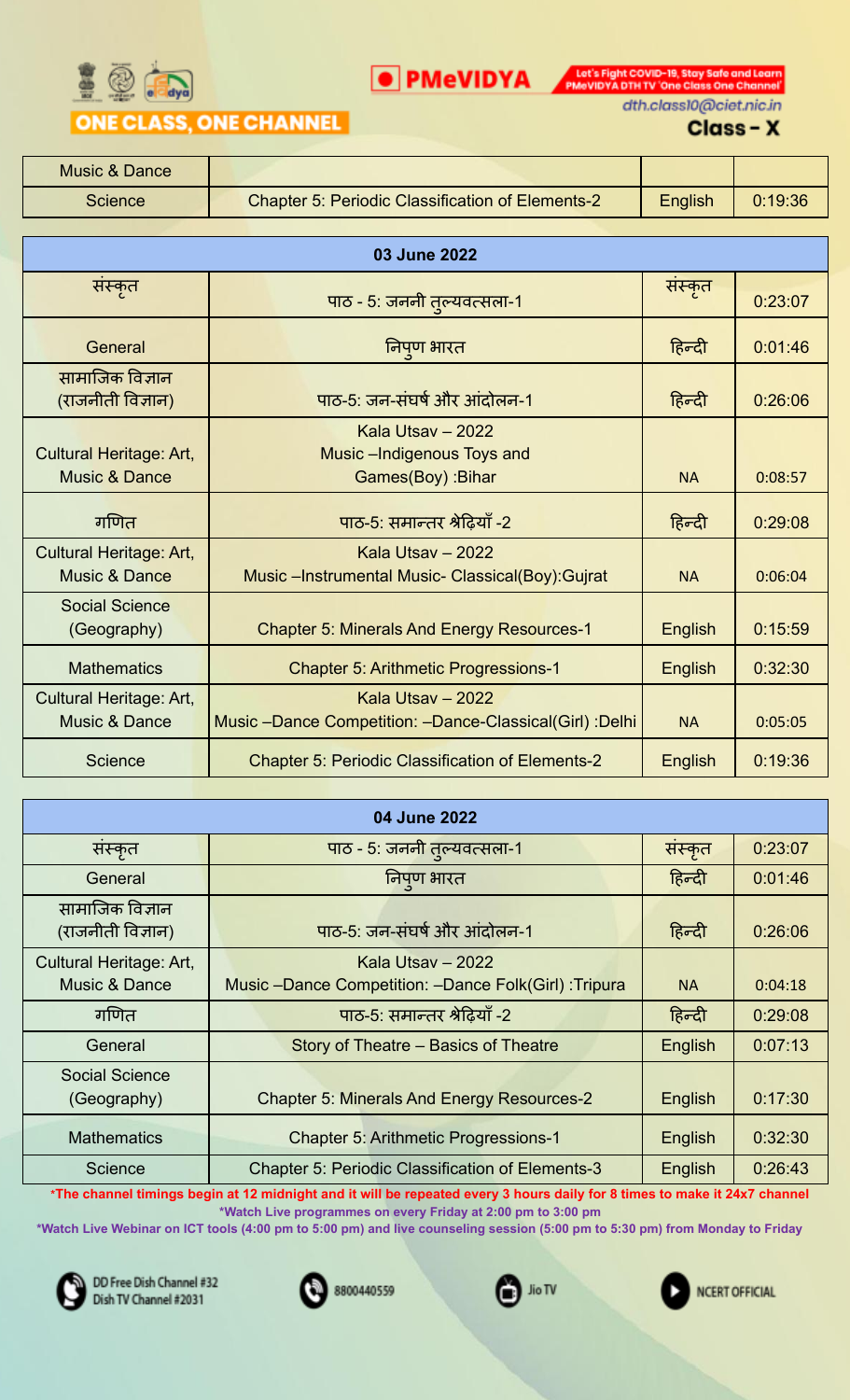

**O** PMeVIDYA **DESCRIPTION** PMOVIDYA DTHITV 'One Class One Channel' dth.class10@ciet.nic.in

Class-X

|                                                     | 05 June 2022                                        |                |         |
|-----------------------------------------------------|-----------------------------------------------------|----------------|---------|
| <b>Urdu</b>                                         | Chp-1: Bhola                                        | Urdu           | 0:22:14 |
| General                                             | निपुण भारत                                          | हिन्दी         | 0:01:46 |
| सामाजिक विज्ञान<br>(अर्थशास्त्र)                    | पाठ-5: उपभोक्ता अधिकार                              | हिन्दी         | 0:17:53 |
| सांस्कृतिक विरासत: कला<br>और शिल्प                  | कला से बदलाव                                        | हिन्दी         | 0:12:45 |
| विज्ञान                                             | पाठ- 5:तत्वों का आवर्त वर्गीकरण-1                   | हिन्दी         | 0:20:12 |
| <b>Social Science</b><br>(Economics)                | <b>Chapter 5: Consumer Rights</b>                   | <b>English</b> | 0:22:32 |
| सांस्कृतिक विरासत: कला<br>और शिल्प                  | हाडोती का सिरमौर - कोटा                             | हिन्दी         | 0:21:10 |
| <b>Social Science (Political</b><br>Science)        | <b>Chapter 5: Popular Struggles And Movements-1</b> | English        | 0:24:18 |
| Cultural Heritage: Art,<br><b>Music &amp; Dance</b> | Art - A Brain Developer                             | English        | 0:25:32 |

| 06 June 2022                                        |  |                                                                        |              |         |
|-----------------------------------------------------|--|------------------------------------------------------------------------|--------------|---------|
| हिन्दी                                              |  | पाठ-5: कवि और कविता : कवि सूर्यकांत त्रिपाठी निराला और उनकी<br>कविताएँ | हिन्दी       | 0:21:52 |
| Cultural Heritage: Art,<br><b>Music &amp; Dance</b> |  | Kala Utsav - 2019<br>Music - Instrumental Competition: Girls: Tripura  | <b>NA</b>    | 0:06:27 |
| सामाजिक विज्ञान (भूगोल )                            |  | पाठ-5: खनिज तथा ऊर्जा संसाधन                                           | हिन्दी       | 0:26:20 |
| Cultural Heritage: Art,<br><b>Music &amp; Dance</b> |  | National Role Play - Maharashtra                                       | <b>Hindi</b> | 0:07:45 |
| विज्ञान                                             |  | पाठ- 5:तत्वों का आवर्त वर्गीकरण-1                                      | हिन्दी       | 0:20:12 |
| Language (English)                                  |  | Chapter -5: The Hundred Dresses-I (Part -2)                            | English      | 0:25:37 |
| General                                             |  | निपुण भारत                                                             | हिन्दी       | 0:01:46 |
| <b>Mathematics</b>                                  |  | <b>Chapter 5: Arithmetic Progressions-2</b>                            | English      | 0:33:59 |
| Social Science (Political<br>Science)               |  | <b>Chapter 5: Popular Struggles And Movements-1</b>                    | English      | 0:24:18 |

\*The channel timings begin at 12 midnight and it will be repeated every 3 hours daily for 8 times to make it 24x7 channel **\*Watch Live programmes on every Friday at 2:00 pm to 3:00 pm**

\*Watch Live Webinar on ICT tools (4:00 pm to 5:00 pm) and live counseling session (5:00 pm to 5:30 pm) from Monday to Friday



DD Free Dish Channel #32 Dish TV Channel #2031



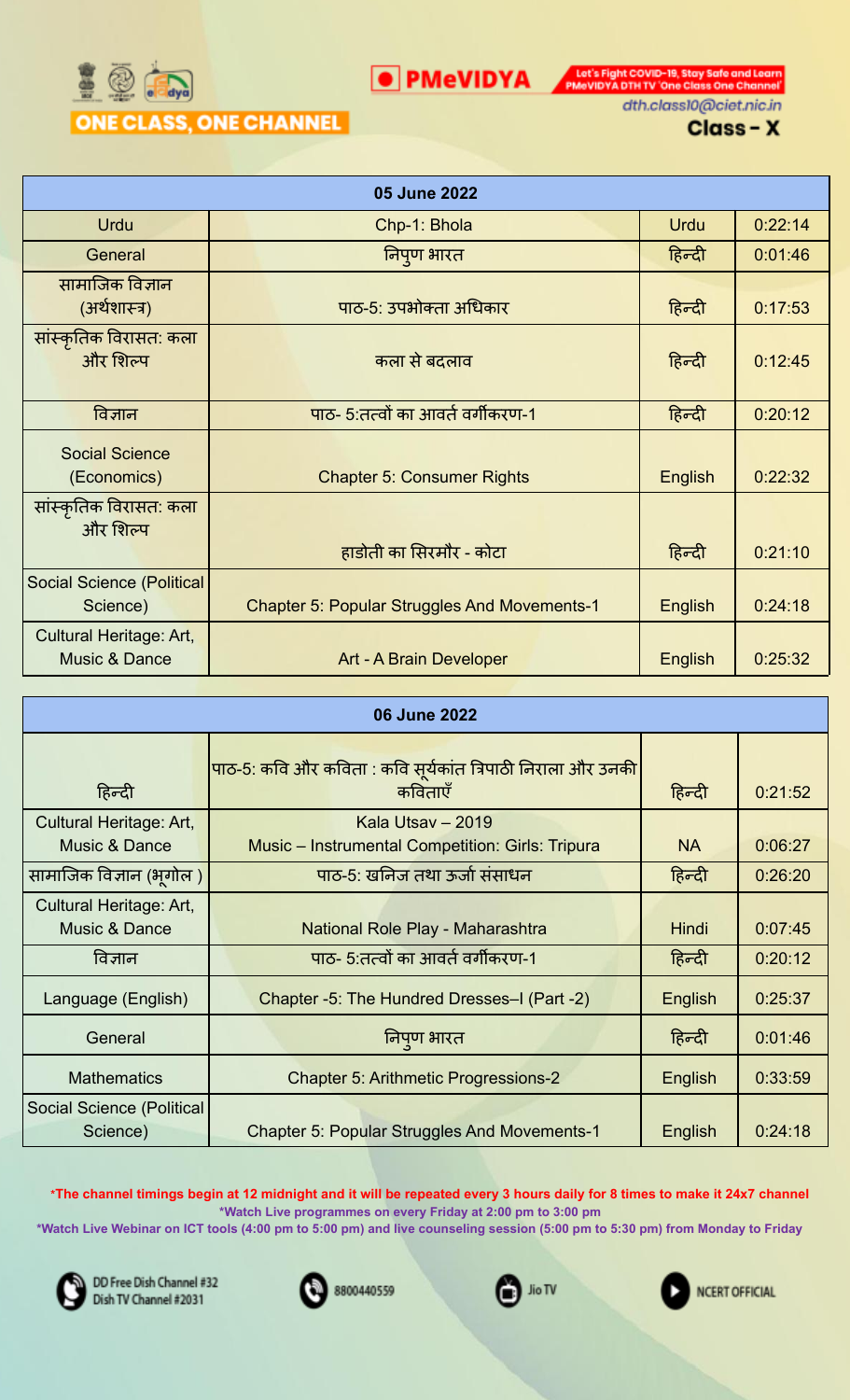

**O** PMeVIDYA **DESCRIPTION** PMOVIDYA DTHITV 'One Class One Channel' dth.class10@ciet.nic.in

## Class-X

|                                              | 07 June 2022                                        |         |         |
|----------------------------------------------|-----------------------------------------------------|---------|---------|
| हिन्दी                                       | पाठ-5: सूर्यकांत त्रिपाठी निराला                    | हिन्दी  | 0:28:27 |
|                                              |                                                     |         |         |
| सामाजिक विज्ञान (भूगोल)                      | पाठ-5: खनिज तथा ऊर्जा संसाधन                        | हिन्दी  | 0:26:20 |
| General                                      | निपुण भारत                                          | हिन्दी  | 0:01:46 |
| विज्ञान                                      | पाठ- 5:तत्वों का आवर्त वर्गीकरण-2                   | हिन्दी  | 0:28:27 |
| Language (English)                           | Chapter -5: The Hundred Dresses-I (Part -2)         | English | 0:25:37 |
| <b>Mathematics</b>                           | <b>Chapter 5: Arithmetic Progressions-2</b>         | English | 0:33:59 |
| <b>Social Science (Political</b><br>Science) | <b>Chapter 5: Popular Struggles And Movements-2</b> | English | 0:19:42 |
|                                              | 08 June 2022                                        |         |         |
| हिन्दी                                       | पाठ-5: सूर्यकांत त्रिपाठी निराला                    | हिन्दी  | 0:28:27 |
| सामाजिक विज्ञान<br>(इतिहास)                  | पाठ-5: मुद्रण संस्कृति और आधुनिक दुनिया-1           | हिन्दी  | 0:22:06 |
| General                                      | निपुण भारत                                          | हिन्दी  | 0:01:46 |
| गणित                                         | पाठ-5: समान्तर श्रेढ़ियाँ -3                        | हिन्दी  | 0:27:32 |
| Language (English)                           | Chapter -5: The Hundred Dresses-I (Part -1)         | English | 0:23:55 |
| General                                      | <b>Growth &amp; Health</b>                          | English | 0:04:11 |
|                                              |                                                     |         |         |

| Social Science (History) | Chapter 5: Print Culture and the Modern World-1         | English | 0:22:38 |
|--------------------------|---------------------------------------------------------|---------|---------|
| General                  | Story of Theatre – Basics of Theatre                    | English | 0:07:13 |
| <b>Science</b>           | <b>Chapter 5: Periodic Classification of Elements-3</b> | English | 0:26:43 |

| 09 June 2022                |                                                 |         |         |  |  |
|-----------------------------|-------------------------------------------------|---------|---------|--|--|
| हिन्दी                      | पाठ-5: सूर्यकांत त्रिपाठी निराला                | हिन्दी  | 0:28:27 |  |  |
| General                     | निपुण भारत                                      | हिन्दी  | 0:01:46 |  |  |
| सामाजिक विज्ञान<br>(इतिहास) | पाठ-5: मुद्रण संस्कृति और आधुनिक दुनिया-2       | हिन्दी  | 0:24:38 |  |  |
| गणित                        | पाठ-5: समान्तर श्रेढ़ियाँ -3                    | हिन्दी  | 0:27:32 |  |  |
| Language (English)          | Chapter -5: The Hundred Dresses-I (Part -1)     | English | 0:23:55 |  |  |
| Social Science (History)    | Chapter 5: Print Culture and the Modern World-2 | English | 0:24:29 |  |  |

\*The channel timings begin at 12 midnight and it will be repeated every 3 hours daily for 8 times to make it 24x7 channel **\*Watch Live programmes on every Friday at 2:00 pm to 3:00 pm**

\*Watch Live Webinar on ICT tools (4:00 pm to 5:00 pm) and live counseling session (5:00 pm to 5:30 pm) from Monday to Friday







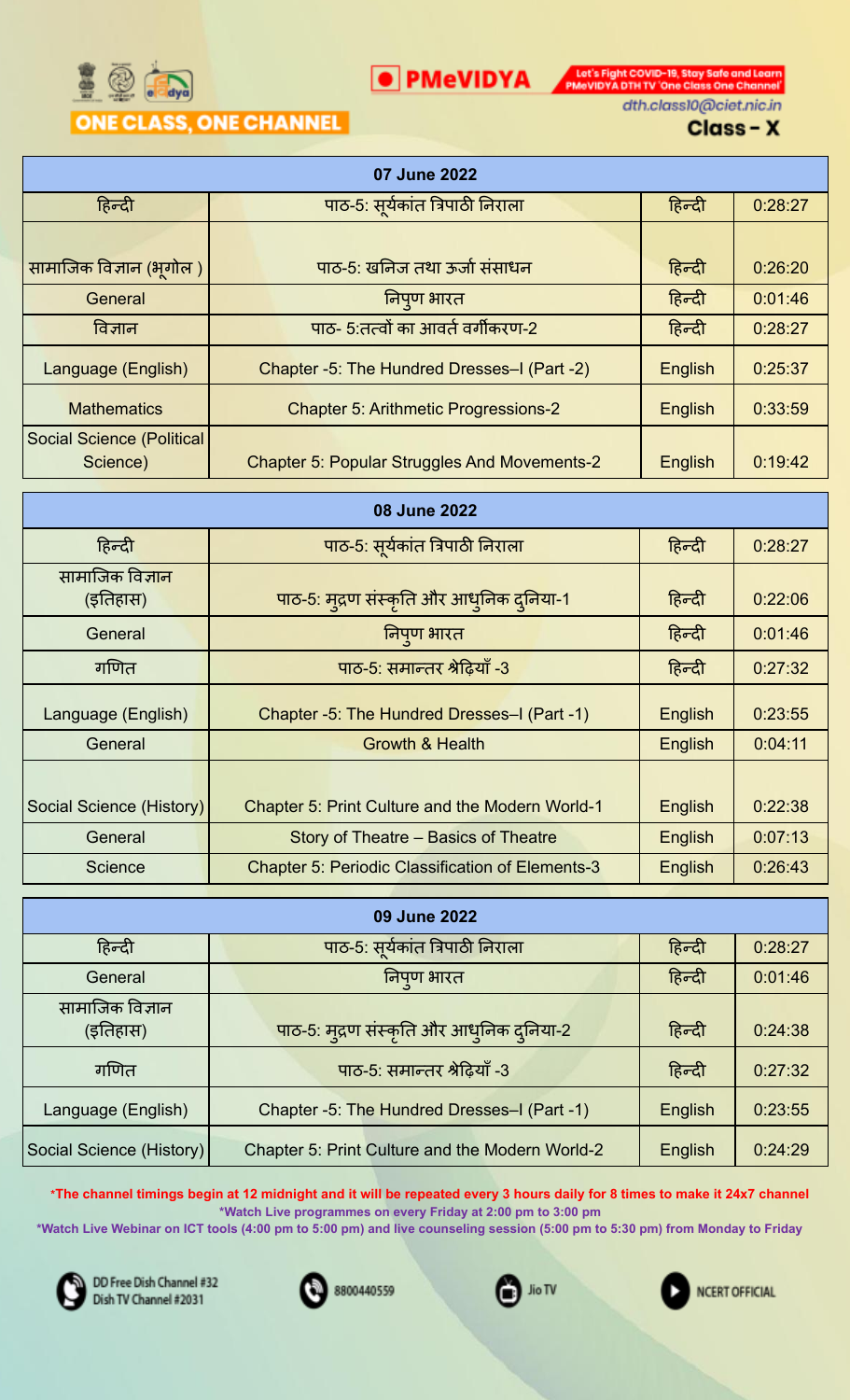

**O** PMeVIDYA **DESCRIPTION** PMOVIDYA DTHITV 'One Class One Channel' dth.class10@ciet.nic.in

## Class-X

| सांस्कृतिक विरासत: कला<br>और शिल्प |                                                         |         |         |
|------------------------------------|---------------------------------------------------------|---------|---------|
|                                    | ताजमहल अतुलिया धरोवर                                    | हिन्दी  | 0:10:06 |
| <b>Science</b>                     | <b>Chapter 5: Periodic Classification of Elements-4</b> | English | 0:23:30 |

| <b>10 June 2022</b>                                 |                                                                         |                |         |  |
|-----------------------------------------------------|-------------------------------------------------------------------------|----------------|---------|--|
| संस्कृत                                             | पाठ - 5: जननी तुल्यवत्सला-2                                             | संस्कृत        | 0:24:30 |  |
| सामाजिक विज्ञान.<br>(राजनीती विज्ञान)               | पाठ-5: जन-संघर्ष और आंदोलन-2                                            | हिन्दी         | 0:24:54 |  |
| General                                             | निपुण भारत                                                              | हिन्दी         | 0:01:46 |  |
| गणित                                                | पाठ-5: समान्तर श्रेढ़ियाँ -4                                            | हिन्दी         | 0:28:41 |  |
| <b>Social Science</b><br>(Geography)                | <b>Chapter 5: Minerals And Energy Resources</b>                         | English        | 0:27:47 |  |
| <b>Mathematics</b>                                  | <b>Chapter 5: Arithmetic Progressions-3</b>                             | <b>English</b> | 0:26:54 |  |
| Cultural Heritage: Art,<br><b>Music &amp; Dance</b> | Kala Utsay - 2022<br>Music - Indigenous Toys and<br>Games(Girl): Kerala | <b>NA</b>      | 0:08:58 |  |
| <b>Science</b>                                      | <b>Chapter 5: Periodic Classification of Elements-4</b>                 | English        | 0:23:30 |  |

| <b>11 June 2022</b>                      |                                                            |           |         |  |
|------------------------------------------|------------------------------------------------------------|-----------|---------|--|
| सस्कृत                                   | पाठ - 5: जननी तुल्यवत्सला-2                                | संस्कृत   | 0:24:30 |  |
| Cultural Heritage: Art,<br>Music & Dance | Kala Utsay - 2022<br>Vocal Music- Classical(Girl): Tripura | <b>NA</b> | 0:05:15 |  |
| सामाजिक विज्ञान<br>(राजनीती विज्ञान)     | पाठ-5: जन-संघर्ष और आंदोलन-2                               | हिन्दी    | 0.24.54 |  |
| General                                  | निपुण भारत                                                 | हिन्दी    | 0:01:46 |  |
| गणित                                     | पाठ-5: समान्तर श्रेढ़ियाँ -4                               | हिन्दी    | 0:28:41 |  |
| <b>Social Science</b><br>(Geography)     | <b>Chapter 5: Minerals And Energy Resources</b>            | English   | 0.27.47 |  |
| General                                  | <b>Migratory Birds</b>                                     | English   | 0:02:28 |  |
| <b>Mathematics</b>                       | <b>Chapter 5: Arithmetic Progressions-3</b>                | English   | 0:26:54 |  |

\*The channel timings begin at 12 midnight and it will be repeated every 3 hours daily for 8 times to make it 24x7 channel **\*Watch Live programmes on every Friday at 2:00 pm to 3:00 pm**

\*Watch Live Webinar on ICT tools (4:00 pm to 5:00 pm) and live counseling session (5:00 pm to 5:30 pm) from Monday to Friday







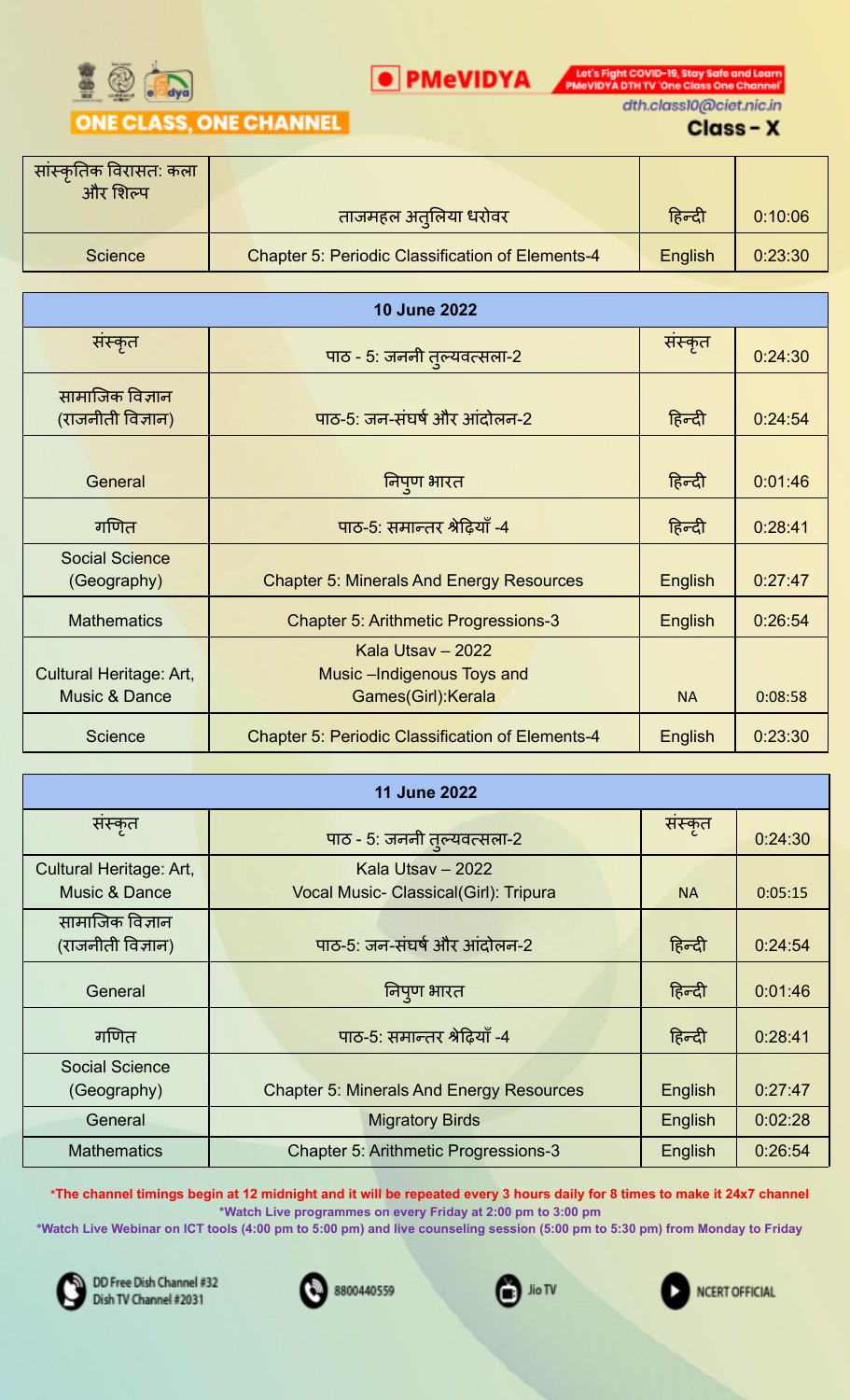

Let's Fight COVID-19, Stay Safe and Learn<br>PMeVIDYA DTH TV 'One Class One Channel'

## **ONE CLASS, ONE CHANNEL**

dth.class10@ciet.nic.in

#### Class-X

Science **Chapter 5: Periodic Classification of Elements** Figulish 1 0:26:29

O PMeVIDYA

| <b>12 June 2022</b>                                |                                                     |                |         |  |
|----------------------------------------------------|-----------------------------------------------------|----------------|---------|--|
| <b>Urdu</b>                                        | Chp-1: Bhola                                        | <b>Urdu</b>    | 0:22:14 |  |
| General                                            | निपुण भारत                                          | हिन्दी         | 0:01:46 |  |
| सामाजिक विज्ञान<br>(अर्थशास्त्र)                   | पाठ-5: उपभोक्ता अधिकार                              | हिन्दी         | 0:17:53 |  |
| विज्ञान                                            | पाठ- 5:तत्वों का आवर्त वर्गीकरण-2                   | हिन्दी         | 0:28:27 |  |
| सांस्कृतिक विरासत: कला<br>और शिल्प                 |                                                     |                |         |  |
|                                                    | टाई एंड डाई                                         | हिन्दी         | 0:25:51 |  |
| <b>Social Science</b><br>(Economics)               | <b>Chapter 5: Consumer Rights</b>                   | English        | 0:22:32 |  |
| स्वास्थ्य, शारीरिक शिक्षा,<br>योग , खेल <u>क</u> द | कबड़डी                                              | हिन्दी         | 0:24:27 |  |
| <b>Social Science (Political</b><br>Science)       | <b>Chapter 5: Popular Struggles And Movements-2</b> | <b>English</b> | 0:19:42 |  |
|                                                    | Kala Utsav - 2022                                   |                |         |  |
| Cultural Heritage: Art,                            | Music -Dance Competition: -Dance Folk(Boy): Tamil   |                |         |  |
| <b>Music &amp; Dance</b>                           | <b>Nadu</b>                                         | <b>NA</b>      | 0:06:01 |  |

| <b>13 June 2022</b>       |                                                                                      |         |         |
|---------------------------|--------------------------------------------------------------------------------------|---------|---------|
|                           | पाठ-5: कवि और कविता : कवि सुमित्रानंदन पंतः और उनकी<br>कविता "पर्वत प्रदेश मे पावस " |         |         |
| हिन्दी                    |                                                                                      | हिन्दी  | 0:24:24 |
| General                   | निपुण भारत                                                                           | हिन्दी  | 0:01:46 |
| सामाजिक विज्ञान (भूगोल )  | पाठ-5: खनिज तथा ऊर्जा संसाधन                                                         | हिन्दी  | 0:26:20 |
| Cultural Heritage: Art,   | Understanding our Architectural Heritage (Bibi ka                                    | English | 0:14:06 |
| <b>Music &amp; Dance</b>  | Maqbara)                                                                             |         |         |
| विज्ञान                   | पाठ- 5:तत्वों का आवर्त वर्गीकरण                                                      | हिन्दी  | 0:24:51 |
| Language (English)        | Chapter -5: The Hundred Dresses-I (Part -2)                                          | English | 0:18.47 |
| <b>Mathematics</b>        | <b>Chapter 5: Arithmetic Progressions-4</b>                                          | English | 0:33:47 |
| Social Science (Political |                                                                                      |         |         |
| Science)                  | <b>Chapter 5: Popular struggles and movements</b>                                    | English | 0:19:39 |

| <b>14 June 2022</b> |                                                                                      |        |         |
|---------------------|--------------------------------------------------------------------------------------|--------|---------|
| हिन्दी              | पाठ-5: कवि और कविता : कवि सुमित्रानंदन पंतः और उनकी<br>कविता "पर्वत प्रदेश मे पावस " | हिन्दी | 0:24:24 |

\*The channel timings begin at 12 midnight and it will be repeated every 3 hours daily for 8 times to make it 24x7 channel **\*Watch Live programmes on every Friday at 2:00 pm to 3:00 pm**

\*Watch Live Webinar on ICT tools (4:00 pm to 5:00 pm) and live counseling session (5:00 pm to 5:30 pm) from Monday to Friday







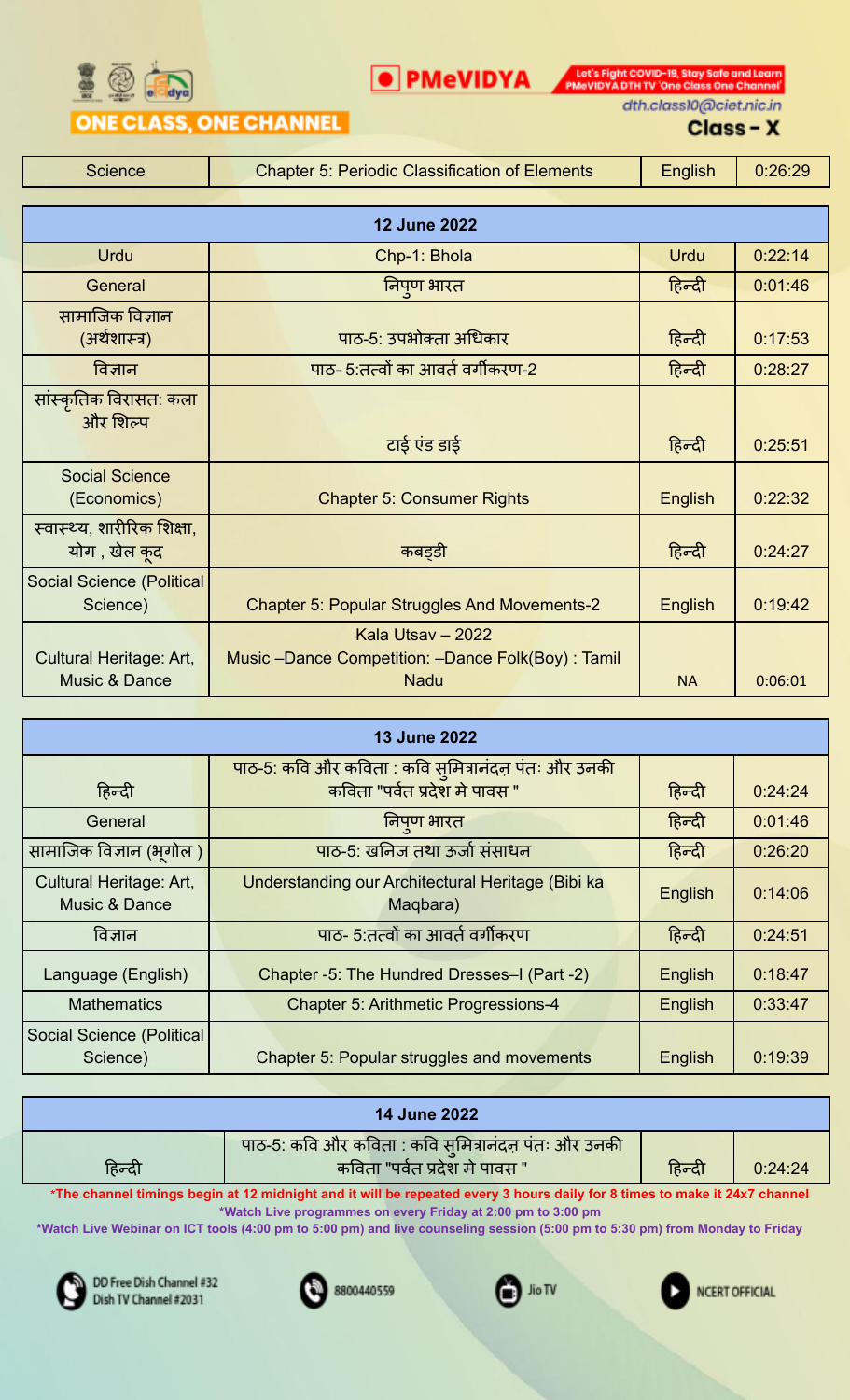

**O** PMeVIDYA **DESCRIPTION** PMOVIDYA DTHITV 'One Class One Channel' dth.class10@ciet.nic.in

#### Class-X

| सांस्कृतिक विरासत: कला और        |                                                         |           |         |
|----------------------------------|---------------------------------------------------------|-----------|---------|
| शिल्प                            |                                                         |           |         |
|                                  | आओ सैर करें - मिस्र                                     | हिन्दी    | 0.03.41 |
| सामाजिक विज्ञान (भूगोल )         | पाठ-5: खनिज तथा ऊर्जा संसाधन                            | हिन्दी    | 0:26:20 |
| General                          | निपुण भारत                                              | हिन्दी    | 0:01:46 |
| विज्ञान                          | पाठ- 5:तत्वों का आवर्त वर्गीकरण                         | हिन्दी    | 0:24:51 |
| सामान्य                          | इंटरनेट और सोशल मीडिया के सुरक्षित उपयोग को बढ़ावा देना | हिन्दी    | 0:06:07 |
| Language (English)               | Chapter -5: The Hundred Dresses-I (Part -2)             | English   | 0:18:47 |
| <b>Cyber Security</b>            | What to do when Computer System is compromised          | English   | 0:01:07 |
| <b>Mathematics</b>               | <b>Chapter 5: Arithmetic Progressions-4</b>             | English   | 0:33:47 |
| Cultural Heritage: Art,          | Kala Utsay - 2022                                       |           |         |
| <b>Music &amp; Dance</b>         | Vocal Music- Classical(Girl): Maharashtra               | <b>NA</b> | 0:08:10 |
| <b>Social Science (Political</b> |                                                         |           |         |
| Science)                         | <b>Chapter 5: Popular struggles and movements</b>       | English   | 0:19:39 |

| <b>15 June 2022</b>        |  |                                                       |         |         |
|----------------------------|--|-------------------------------------------------------|---------|---------|
|                            |  | पाठ-6: कवि और कविता : कवि नागार्जुन और उनकी कविता "यह |         |         |
| हिन्दी                     |  | दंत्रित मुसकान और<br>फसल"                             | हिन्दी  | 0:24:06 |
| General                    |  | निपुण भारत                                            | हिन्दी  | 0:01:46 |
| सामाजिक विज्ञान            |  |                                                       |         |         |
| (इतिहास)                   |  | पाठ-5: मुद्रण संस्कृति और आधुनिक दुनिया-1             | हिन्दी  | 0:22:06 |
| गणित                       |  | पाठ-6: त्रिभुज-1                                      | हिन्दी  | 0:24:17 |
|                            |  | Anthropological Museum (Anadaman and Nicobar          |         |         |
| General                    |  | Islands)                                              | English | 0:04:22 |
|                            |  |                                                       |         |         |
| Language (English)         |  | <b>Chapter 5: Footprints without Feet</b>             | English | 0:31:36 |
| Social Science (History)   |  | Chapter 5: Print Culture and the Modern World-1       | English | 0:22:38 |
| स्वास्थ्य, शारीरिक शिक्षा, |  |                                                       |         |         |
| योग , खेल कुद              |  | टिहरी कुद                                             | हिन्दी  | 0:14:29 |
| Science                    |  | <b>Chapter 5: Periodic Classification of Elements</b> | English | 0:26:29 |

| <b>16 June 2022</b> |                                                                            |        |         |
|---------------------|----------------------------------------------------------------------------|--------|---------|
|                     | पाठ-6: कवि और कविता : कवि नागार्जुन और उनकी कविता "यह<br>दंत्रित मुसकान और |        |         |
| हिन्दी              | फसल"                                                                       | हिन्दी | 0:24:06 |

\*The channel timings begin at 12 midnight and it will be repeated every 3 hours daily for 8 times to make it 24x7 channel **\*Watch Live programmes on every Friday at 2:00 pm to 3:00 pm**

\*Watch Live Webinar on ICT tools (4:00 pm to 5:00 pm) and live counseling session (5:00 pm to 5:30 pm) from Monday to Friday



DD Free Dish Channel #32 Dish TV Channel #2031



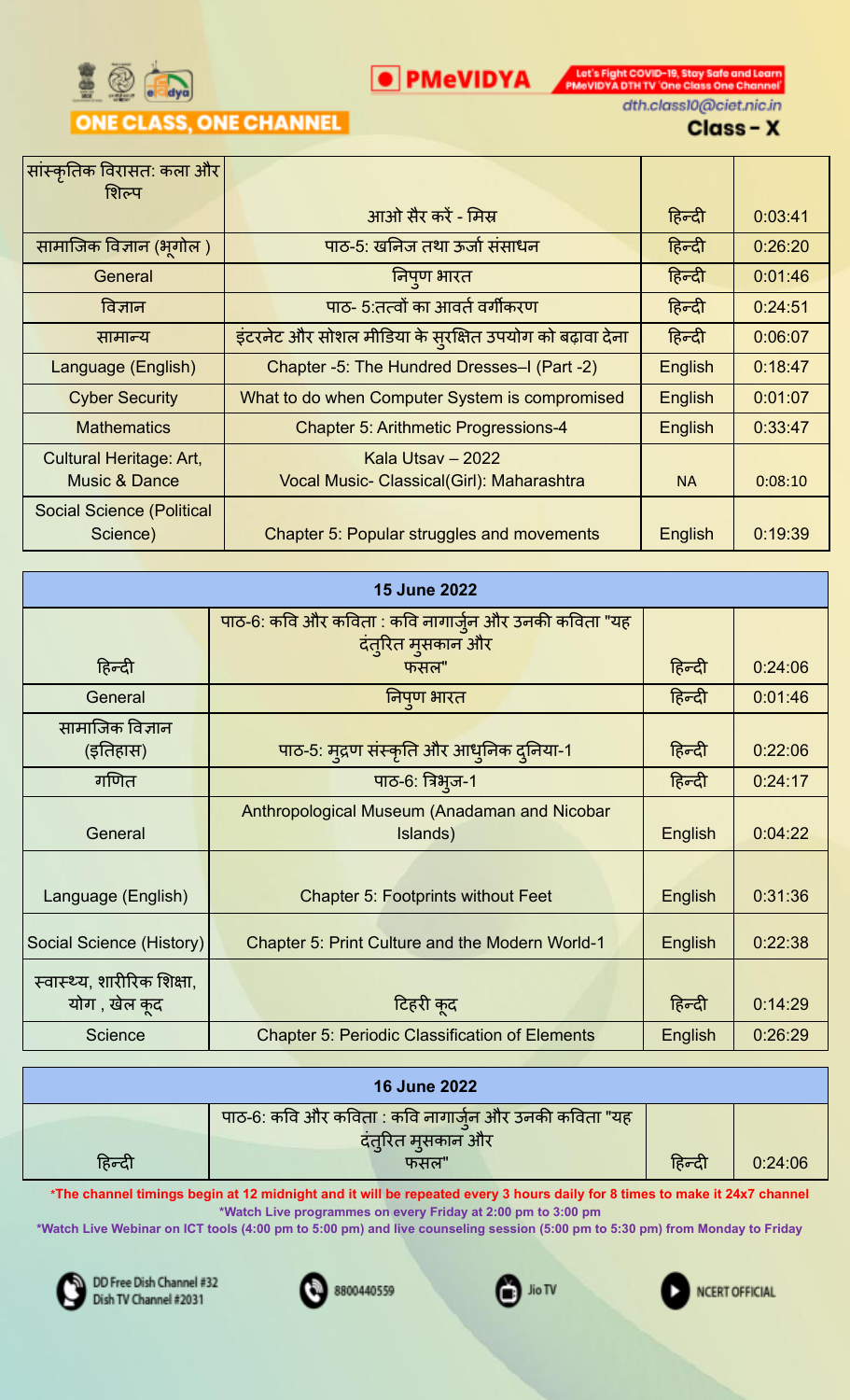

**O** PMeVIDYA **DESCRIPTION** PMOVIDYA DTHITV 'One Class One Channel' dth.class10@ciet.nic.in

## Class-X

| General                  | निपुण भारत                                      | हिन्दी    | 0:01:46 |
|--------------------------|-------------------------------------------------|-----------|---------|
| सामाजिक विज्ञान          |                                                 |           |         |
| (इतिहास)                 | पाठ-5: मुद्रण संस्कृति और आधुनिक दुनिया-2       | हिन्दी    | 0:24:38 |
| गणित                     | पाठ-6: त्रिभुज-1                                | हिन्दी    | 0:24:17 |
| Language (English)       | Chapter-6: The Hundred Dresses-II-1             | English   | 0:30:06 |
| Social Science (History) | Chapter 5: Print Culture and the Modern World-2 | English   | 0:24:29 |
|                          | Kala Utsay - 2022                               |           |         |
| Cultural Heritage: Art,  | Music -Dance Competition: -Dance Folk(Girl):    |           |         |
| <b>Music &amp; Dance</b> | Maharashtra                                     | <b>NA</b> | 0:03:55 |
| <b>Science</b>           | <b>Chapter 6: Life Processes</b>                | English   | 0:35:12 |

| <b>17 June 2022</b>                                 |                                         |                |         |
|-----------------------------------------------------|-----------------------------------------|----------------|---------|
| संस्कृत                                             | पाठ - 6: सुभाषितानि-1                   | संस्कृत        | 0:24:51 |
| General                                             | निपुण भारत                              | हिन्दी         | 0:01:46 |
| सामाजिक विज्ञान<br>(राजनीती विज्ञान)                | पाठ-6: राजनीतिक दल-1                    | हिन्दी         | 0:23:29 |
| गणित                                                | पाठ-6: त्रिभुज-2                        | हिन्दी         | 0:32:44 |
| Cultural Heritage: Art,<br><b>Music &amp; Dance</b> | National Role Play & Folk dance - Ajmer | Hindi          | 0:10:56 |
| <b>Social Science</b><br>(Geography)                | Chapter 6: Manufacturing Industries -1  | <b>English</b> | 0:16:47 |
| स्वास्थ्य, शारीरिक शिक्षा,<br>योग, खेल कूद          | कबड़डी                                  | हिन्दी         | 0:24:27 |
| <b>Mathematics</b>                                  | Chapter- 6: Triangles- 1                | English        | 0:15:18 |
| सांस्कृतिक विरासत: कला<br>और शिल्प                  | प्रिंट आर्ट                             | हिन्दी         | 0:20:43 |
| Science                                             | <b>Chapter 6: Life Processes</b>        | English        | 0:35:12 |

| <b>18 June 2022</b> |                       |        |         |  |
|---------------------|-----------------------|--------|---------|--|
| सस्कृत              | पाठ - 6: सुभाषितानि-1 | सस्कृत | 0:24:51 |  |
| General             | निपुण भारत            | हिन्दी | 0:01:46 |  |
| सामाजिक विज्ञान     | पाठ-6: राजनीतिक दल-2  | हिन्दी | 0:24:31 |  |

\*The channel timings begin at 12 midnight and it will be repeated every 3 hours daily for 8 times to make it 24x7 channel **\*Watch Live programmes on every Friday at 2:00 pm to 3:00 pm**

\*Watch Live Webinar on ICT tools (4:00 pm to 5:00 pm) and live counseling session (5:00 pm to 5:30 pm) from Monday to Friday



DD Free Dish Channel #32 Dish TV Channel #2031



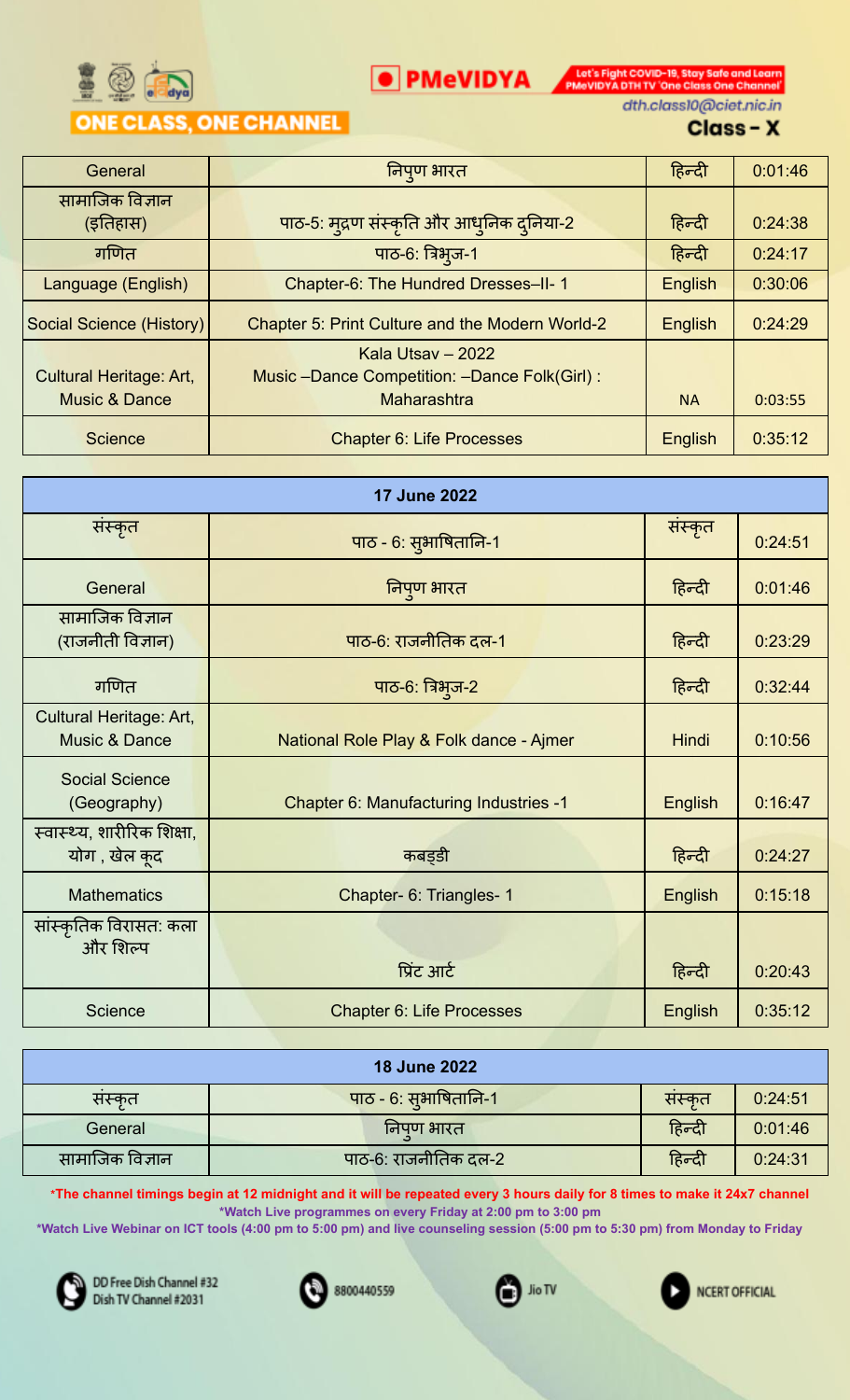

**O** PMeVIDYA **DESCRIPTION** PMOVIDYA DTHITV 'One Class One Channel' dth.class10@ciet.nic.in

## Class-X

| (राजनीती विज्ञान)              |                                                    |                |         |
|--------------------------------|----------------------------------------------------|----------------|---------|
| <b>Cultural Heritage: Art,</b> | Kala Utsav – 2022                                  |                |         |
| <b>Music &amp; Dance</b>       | Music -Dance Competition: -Classical(Boy): Odisha  | <b>NA</b>      | 0:06:28 |
| गणित                           | पाठ-6: त्रिभुज-2                                   | हिन्दी         | 0:32:44 |
| <b>Social Science</b>          |                                                    |                |         |
| (Geography)                    | Chapter 6: Manufacturing Industries -2             | English        | 0:13:13 |
| <b>Cultural Heritage: Art,</b> | Kala Utsay - 2022                                  |                |         |
| <b>Music &amp; Dance</b>       | Music -Dance Competition: -Classical(Boy): Tripura | <b>NA</b>      | 0:05:14 |
| <b>Mathematics</b>             | Chapter- 6: Triangles- 2                           | <b>English</b> | 0:21:12 |
|                                | Kala Utsay - 2022                                  |                |         |
| <b>Cultural Heritage: Art,</b> | Music -Dance Competition: -Classical(Boy): Andhra  |                |         |
| Music & Dance                  | Pradesh                                            | <b>NA</b>      | 0:06:16 |
| <b>Science</b>                 | <b>Chapter 6: Life Processes</b>                   | English        | 0:35:12 |

|                                       | <b>19 June 2022</b>                 |             |         |
|---------------------------------------|-------------------------------------|-------------|---------|
| <b>Urdu</b>                           | Chp-2: Naya Qanun                   | <b>Urdu</b> | 0:26:05 |
| General                               | निपुण भारत                          | हिन्दी      | 0:01:46 |
| सामाजिक विज्ञान<br>(अर्थशास्त्र)      | पाठ-5: उपभोक्ता अधिकार              | हिन्दी      | 0:24:38 |
| सामान्य                               | व्यक्तिगत सुरक्षा                   | हिन्दी      | 0:17:02 |
| विज्ञान                               | पाठ-6: जैव प्रक्रम-1                | हिन्दी      | 0:21:50 |
| सांस्कृतिक विरासत: कला<br>और शिल्प    | टाई एंड डाई                         | हिन्दी      | 0:25:51 |
| <b>Social Science</b><br>(Economics)  | <b>Chapter 5: Consumer Rights</b>   | English     | 0:22:32 |
| सांस्कृतिक विरासत: कला<br>और शिल्प    | सांझी कला                           | हिन्दी      | 0:13:21 |
| Social Science (Political<br>Science) | <b>Chapter 6: Political Parties</b> | English     | 0:19:11 |

| <b>20 June 2022</b>    |                                                       |        |         |
|------------------------|-------------------------------------------------------|--------|---------|
|                        | पाठ-6: कवि और कविता : कवि नागार्जुन और उनकी कविता "यह |        |         |
|                        | दंत्रित मुसकान और                                     |        |         |
| हिन्दी                 | फसल"                                                  | हिन्दी | 0:24:06 |
| सांस्कृतिक विरासत: कला | आओ सैर करें - मिस्र                                   | हिन्दी | 0:03:41 |

\*The channel timings begin at 12 midnight and it will be repeated every 3 hours daily for 8 times to make it 24x7 channel **\*Watch Live programmes on every Friday at 2:00 pm to 3:00 pm**

\*Watch Live Webinar on ICT tools (4:00 pm to 5:00 pm) and live counseling session (5:00 pm to 5:30 pm) from Monday to Friday







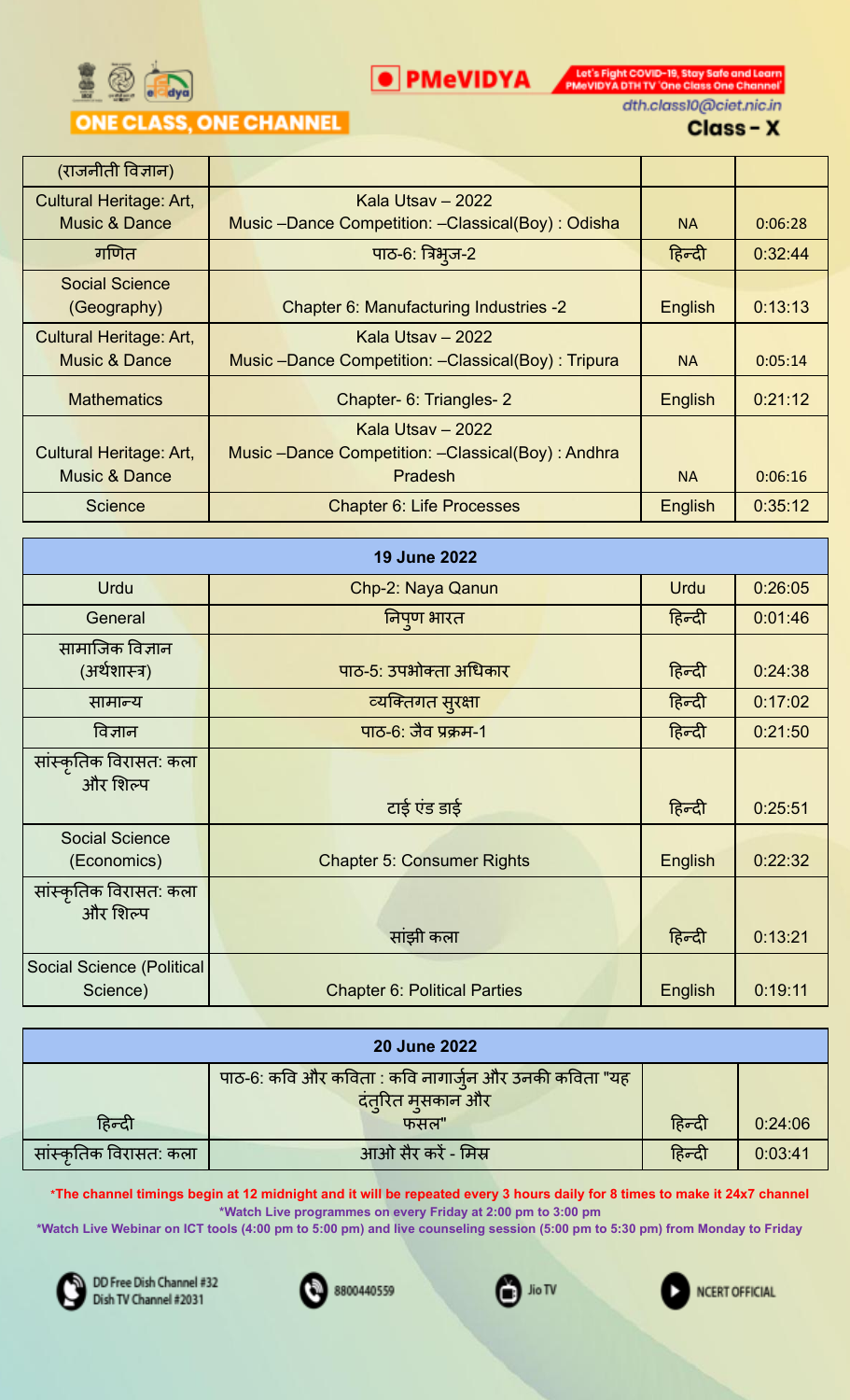

**O** PMeVIDYA **DESCRIPTION** PMOVIDYA DTH TV 'One Class One Channel dth.class10@ciet.nic.in

## Class-X

| और शिल्प                         |                                     |         |         |
|----------------------------------|-------------------------------------|---------|---------|
|                                  |                                     |         |         |
| सामाजिक विज्ञान (भूगोल )         | पाठ-6: विनिर्माण उदयोग-1            | हिन्दी  | 0:23:29 |
| General                          | निपुण भारत                          | हिन्दी  | 0:01:46 |
| विज्ञान                          | <u>पाठ-6: जैव प्रक्रम-2</u>         | हिन्दी  | 0:24:08 |
| Language (English)               | Chapter-6: The Hundred Dresses-II-2 | English | 0:24:32 |
| सामान्य                          | कथक परिचय होली                      | हिन्दी  | 0:11:34 |
| <b>Mathematics</b>               | Chapter- 6: Triangles- 3            | English | 0:30:04 |
| <b>Social Science (Political</b> |                                     |         |         |
| Science)                         | <b>Chapter 6: Political Parties</b> | English | 0:19:11 |

| 21 June 2022                                 |                                                       |         |         |  |
|----------------------------------------------|-------------------------------------------------------|---------|---------|--|
|                                              | पाठ-6: कवि और कविता : कवि नागार्जुन और उनकी कविता "यह |         |         |  |
| हिन्दी                                       | दंत्रित मुसकान और<br>फसल"                             | हिन्दी  | 0.24:06 |  |
| सामाजिक विज्ञान (भूगोल )                     | पाठ-6: विनिर्माण उदयोग-2                              | हिन्दी  | 0:22:13 |  |
| विज्ञान                                      | पाठ-6: जैव प्रक्रम                                    | हिन्दी  | 0:35:01 |  |
| सांस्कृतिक विरासत: कला,<br>संगीत और नृत्य    |                                                       |         |         |  |
|                                              | कला उत्सव - 2021-22                                   | हिन्दी  | 0:07:23 |  |
| Language (English)                           | Chapter-6: The Hundred Dresses-II-3                   | English | 0:22:20 |  |
| <b>Mathematics</b>                           | Chapter- 6: Triangles- 4                              | English | 0:25:18 |  |
| सांस्कृतिक विरासत: कला,<br>संगीत और नृत्य    |                                                       |         |         |  |
|                                              | हमारे वादय-यंत्र- 1: तराने तारों से                   | हिन्दी  | 0:16:59 |  |
| <b>Social Science (Political</b><br>Science) | <b>Chapter 6: Political Parties</b>                   | English | 0:19:11 |  |

| <b>22 June 2022</b>      |                                                      |         |         |  |
|--------------------------|------------------------------------------------------|---------|---------|--|
| हिन्दी                   | पाठ-6: नागार्जन                                      | हिन्दी  | 0:24:33 |  |
| General                  | निपुण भारत                                           | हिन्दी  | 0:01:46 |  |
| सामाजिक विज्ञान (इतिहास) | पाठ-5: मुद्रण संस्कृति और आधुनिक दुनिया              | हिन्दी  | 0:25:53 |  |
| गणित                     | पाठ-6: त्रिभुज-3                                     | हिन्दी  | 0:32:31 |  |
| Language (English)       | Chapter-6: The Hundred Dresses-II-1                  | English | 0:19:45 |  |
| Social Science (History) | <b>Chapter 5: Print Culture and the Modern World</b> | English | 0:26:04 |  |
| Science                  | <b>Chapter 6: Life Processes</b>                     | English | 0:35:12 |  |

\*The channel timings begin at 12 midnight and it will be repeated every 3 hours daily for 8 times to make it 24x7 channel **\*Watch Live programmes on every Friday at 2:00 pm to 3:00 pm**

\*Watch Live Webinar on ICT tools (4:00 pm to 5:00 pm) and live counseling session (5:00 pm to 5:30 pm) from Monday to Friday







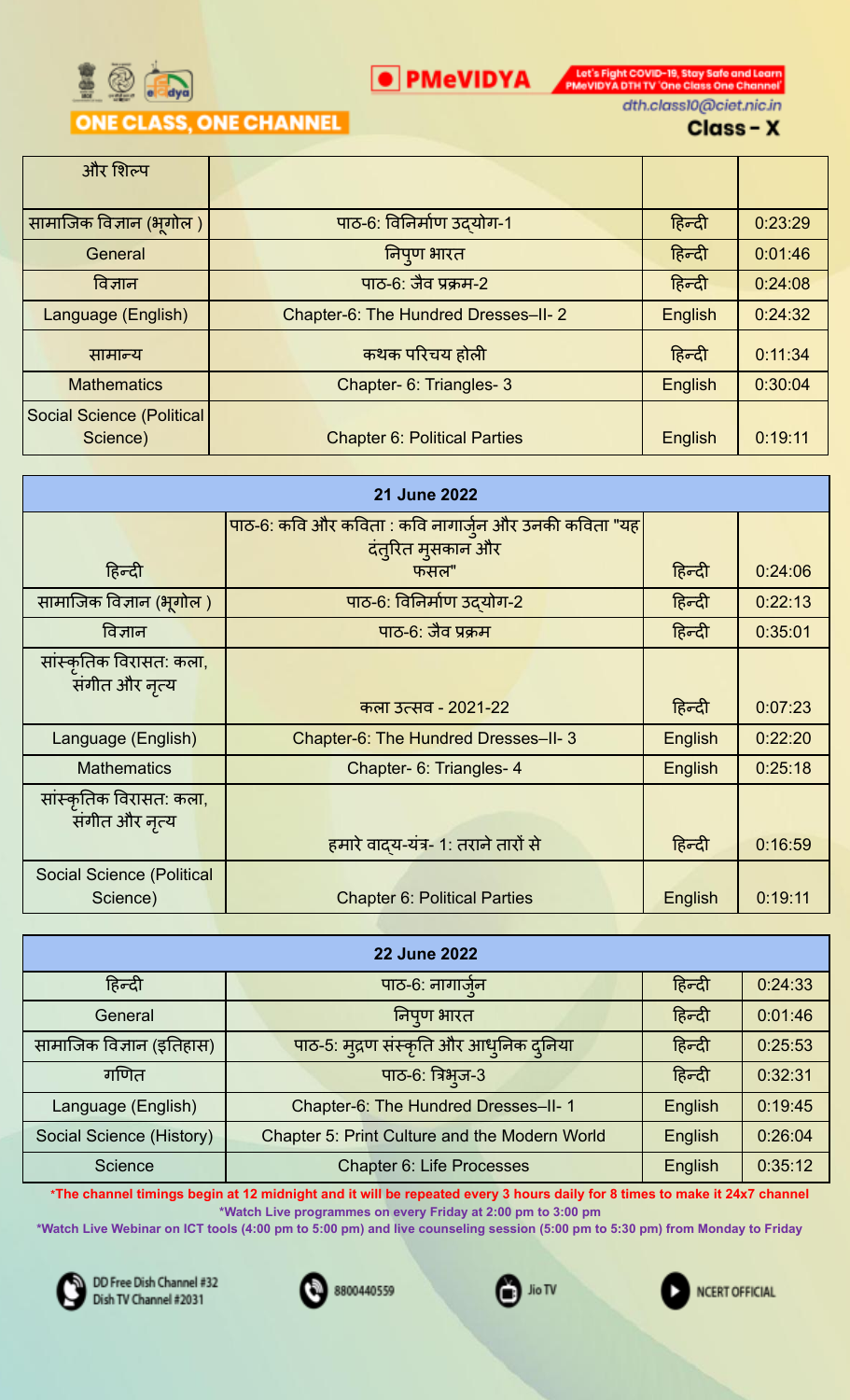

Let's Fight COVID-19, Stay Safe and Learn<br>PMeVIDYA DTH TV 'One Class One Channel dth.class10@ciet.nic.in

Class-X

| <b>23 June 2022</b>                                 |                                                             |         |         |  |
|-----------------------------------------------------|-------------------------------------------------------------|---------|---------|--|
| हिन्दी                                              | पाठ-6: नागाजेन                                              | हिन्दी  | 0:24:33 |  |
| General                                             | निपुण भारत                                                  | हिन्दी  | 0:01:46 |  |
| सामाजिक विज्ञान<br>(इतिहास)                         | पाठ-5: मुद्रण संस्कृति और आधुनिक दुनिया                     | हिन्दी  | 0:25:53 |  |
| गणित                                                | पाठ-6: त्रिभुज-3                                            | हिन्दी  | 0:32:31 |  |
| Language (English)                                  | Chapter-6: The Hundred Dresses-II-1                         | English | 0:19:45 |  |
| Cultural Heritage: Art,<br><b>Music &amp; Dance</b> | Kavadiyattam: Dance of India (People of India)              | English | 0:19:19 |  |
| Social Science (History)                            | <b>Chapter 5: Print Culture and the Modern World</b>        | English | 0:26:04 |  |
| <b>Science</b>                                      | <b>Chapter 6: Human Respiratory System</b>                  | English | 0:03:44 |  |
| <b>Science</b>                                      | <b>Chapter 6: Haemodialysis</b>                             | English | 0:04:31 |  |
| <b>Science</b>                                      | Chapter 6: The human alimentary canal (Digestive<br>System) | English | 0:08:15 |  |

O PMeVIDYA

| <b>24 June 2022</b>                      |                                                                        |                |         |  |
|------------------------------------------|------------------------------------------------------------------------|----------------|---------|--|
| संस्कृत                                  | पाठ - 6: सुभाषितानि-2                                                  | संस्कृत        | 0:28:01 |  |
| General                                  | निपुण भारत                                                             | हिन्दी         | 0:01:46 |  |
| सामाजिक विज्ञान<br>(राजनीती विज्ञान)     | पाठ-6: राजनीतिक दल-3                                                   | हिन्दी         | 0:21:51 |  |
| गणित                                     | पाठ-6: त्रिभुज-4                                                       | हिन्दी         | 0:39:10 |  |
| <b>Social Science</b><br>(Geography)     | <b>Chapter 6: Manufacturing Industries</b>                             | English        | 0:31:14 |  |
| <b>Mathematics</b>                       | Chapter- 6: Triangles- 5                                               | English        | 0:27:51 |  |
| Cultural Heritage: Art,<br>Music & Dance | Kala Utsay - 2019<br>Music - Instrumental Competition: Girls: Nagaland | <b>NA</b>      | 0:03:29 |  |
| <b>Science</b>                           | Chapter 6: Transpiration                                               | <b>English</b> | 0:02:51 |  |
| <b>Science</b>                           | <b>Respiration in Living Organism</b>                                  | English        | 0.08:44 |  |

#### **25 June 2022**

\*The channel timings begin at 12 midnight and it will be repeated every 3 hours daily for 8 times to make it 24x7 channel **\*Watch Live programmes on every Friday at 2:00 pm to 3:00 pm**

\*Watch Live Webinar on ICT tools (4:00 pm to 5:00 pm) and live counseling session (5:00 pm to 5:30 pm) from Monday to Friday







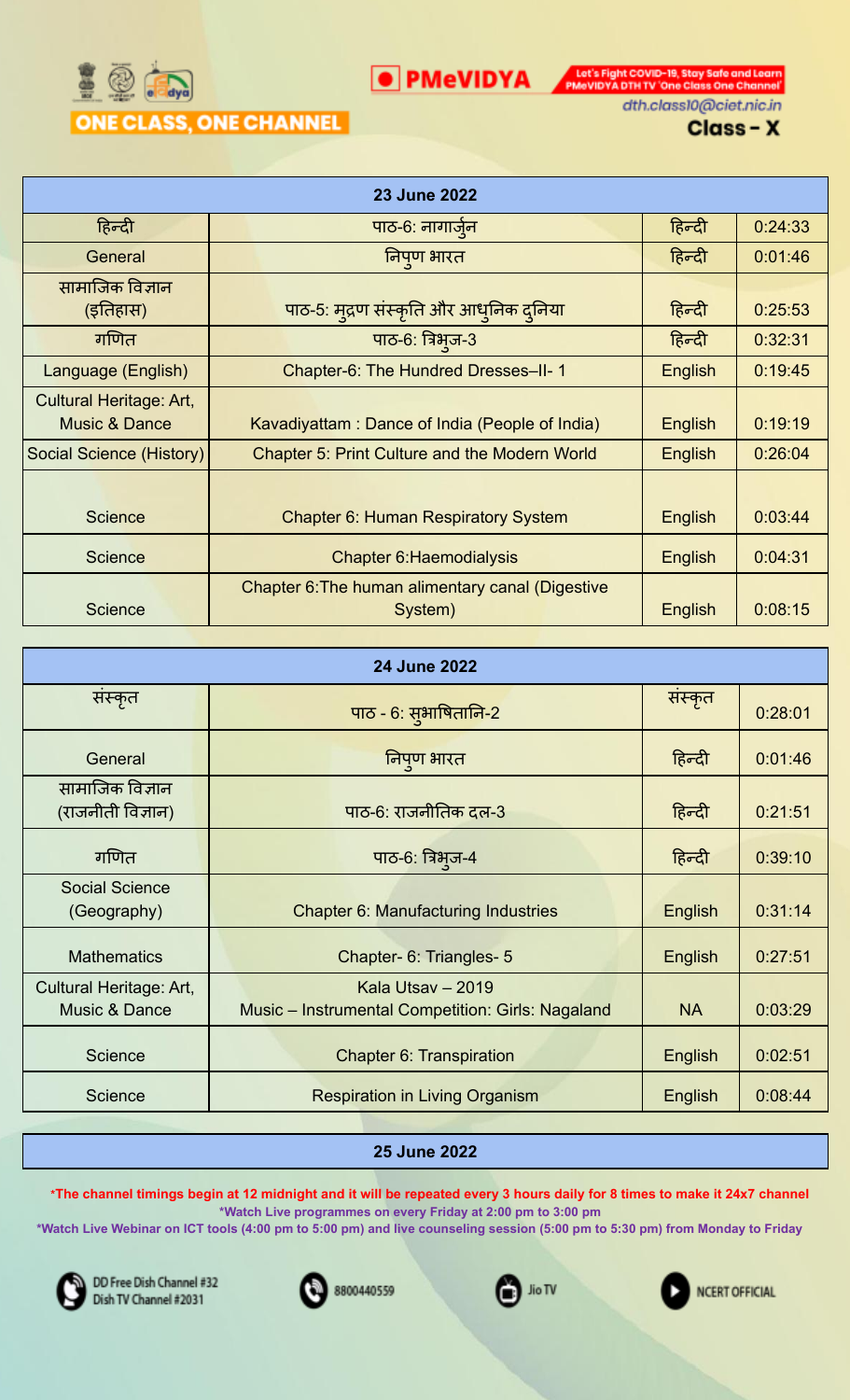

**O** PMeVIDYA **DESCRIPTION** PMOVIDYA DTHITV 'One Class One Channel' dth.class10@ciet.nic.in

#### Class-X

| संस्कृत                              | पाठ - 6: सुभाषितानि-2                              | संस्कृत | 0:28:01 |
|--------------------------------------|----------------------------------------------------|---------|---------|
| General                              | निपुण भारत                                         | हिन्दी  | 0:01:46 |
| सामाजिक विज्ञान<br>(राजनीती विज्ञान) | पाठ-6: राजनीतिक दल                                 | हिन्दी  | 0:22:12 |
| गणित                                 | पाठ-6: त्रिभुज-4                                   | हिन्दी  | 0:39:10 |
| <b>Social Science</b><br>(Geography) | <b>Chapter 6: Manufacturing Industries</b>         | English | 0:31:14 |
| <b>Mathematics</b>                   | <b>Chapter- 6: Triangles</b>                       | English | 0:27:51 |
| <b>Science</b>                       | <b>Human Digestive Systems</b>                     | English | 0:06:03 |
| <b>Science</b>                       | Chapter 6: Demonstration of Stomata on a Leaf Peel | English | 0:02:48 |
| <b>Science</b>                       | Chapter 6: Importance of Light in Photosynthesis   | English | 0:03:28 |

| <b>26 June 2022</b>                              |                                      |             |         |  |  |
|--------------------------------------------------|--------------------------------------|-------------|---------|--|--|
| Urdu                                             | Chp-2: Naya Qanun                    | <b>Urdu</b> | 0:26:05 |  |  |
| General                                          | निपुण भारत                           | हिन्दी      | 0:01:46 |  |  |
| सामाजिक विज्ञान<br>(अर्थशास्त्र)                 | पाठ-5: उपभोक्ता अधिकार               | हिन्दी      | 0:24:38 |  |  |
| सांस्कृतिक विरासत: कल <mark>ा</mark><br>और शिल्प |                                      |             |         |  |  |
|                                                  | लकड़ी पे नक्काशी                     | हिन्दी      | 0:11:48 |  |  |
| विज्ञान                                          | मानव हृदय की सरंचना एवं कार्यप्रणाली | हिन्दी      | 0:07:16 |  |  |
| विज्ञान                                          | मानव पाचन तंत्र                      | हिन्दी      | 0:08:38 |  |  |
| सांस्कृतिक विरासत: कल <mark>ा</mark><br>और शिल्प | कार्टूनिस्ट - सुधीर तैलंग            | हिन्दी      | 0:16:48 |  |  |
| <b>Social Science</b><br>(Economics)             | <b>Chapter 5: Consumer Rights</b>    | English     | 0:22:32 |  |  |
| Cultural Heritage: Art,<br>Music & Dance         | Didi Nirmala                         | English     | 0:28:39 |  |  |
| <b>Social Science (Political</b><br>Science)     | <b>Chapter 6: Political Parties</b>  | English     | 0:23:45 |  |  |

|        | <b>27 June 2022</b> |        |         |
|--------|---------------------|--------|---------|
| हिन्दी | पाठ-6: नागाजेन      | हिन्दी | 0:24:33 |

\*The channel timings begin at 12 midnight and it will be repeated every 3 hours daily for 8 times to make it 24x7 channel **\*Watch Live programmes on every Friday at 2:00 pm to 3:00 pm**

\*Watch Live Webinar on ICT tools (4:00 pm to 5:00 pm) and live counseling session (5:00 pm to 5:30 pm) from Monday to Friday



DD Free Dish Channel #32 Dish TV Channel #2031



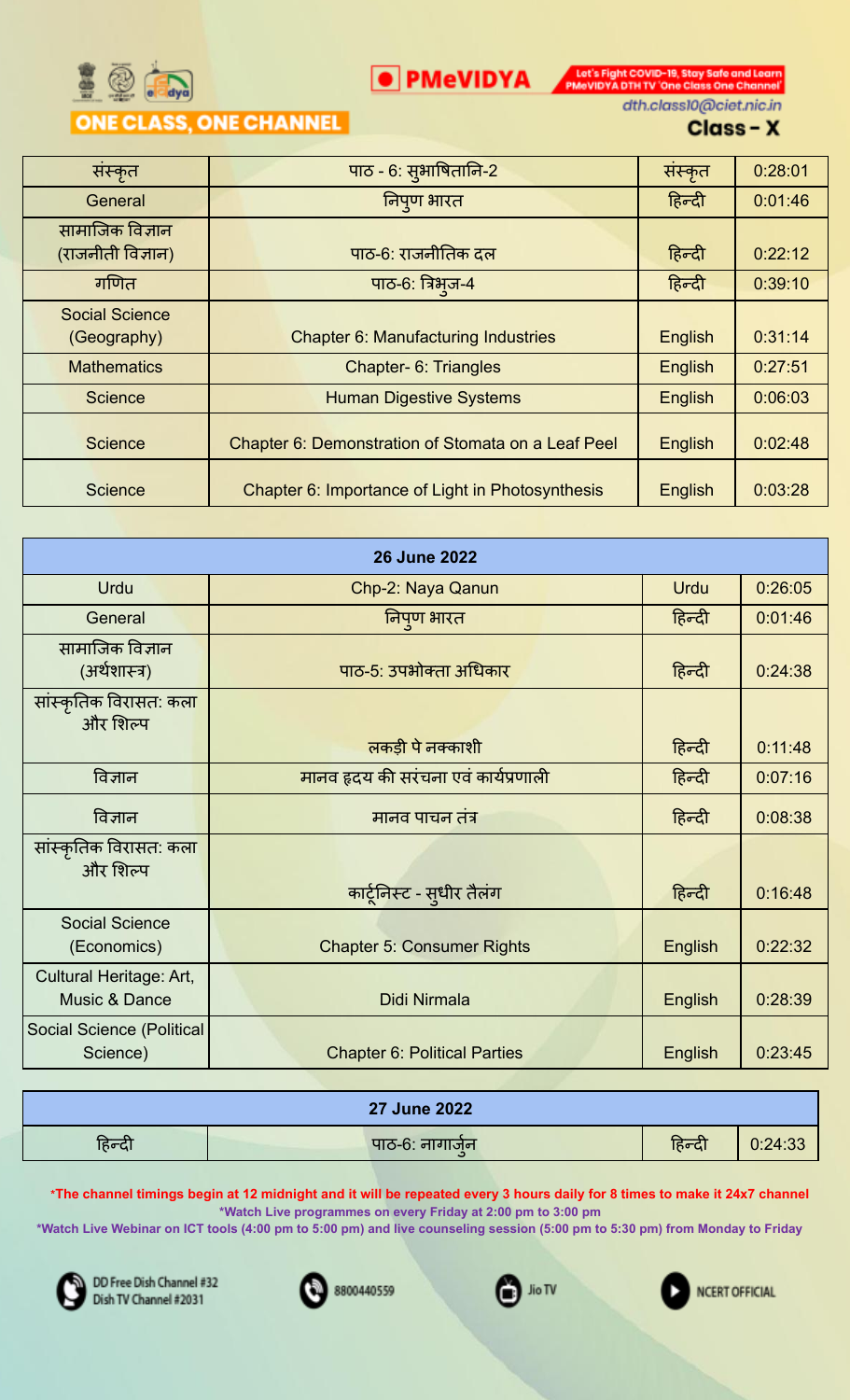

**O** PMeVIDYA **DESCRIPTION** PMOVIDYA DTHITV 'One Class One Channel' dth.class10@ciet.nic.in

## Class-X

| General                                                    | निपुण भारत                                                                | हिन्दी         | 0:01:46 |
|------------------------------------------------------------|---------------------------------------------------------------------------|----------------|---------|
| सामाजिक विज्ञान (भूगोल )                                   | पाठ-6: विनिर्माण उदयोग-3                                                  | हिन्दी         | 0:19:21 |
| विज्ञान                                                    | प्रकाश संश्लेषण के लिए कार्बन डाइऑक्साइड की आवश्यकता को<br>प्रदर्शित करना | हिन्दी         | 0:11:19 |
| विज्ञान                                                    | प्राणियों में रेखित पेशियाँ रेशे और तंत्रिका रेशे का अध्ययन               | हिन्दी         | 0:09:54 |
| Language (English)                                         | Chapter-6: The Hundred Dresses-II-2                                       | English        | 0:15:30 |
| <b>Cultural Heritage: Art,</b><br><b>Music &amp; Dance</b> | Bharatnatyam-Aangika Vaachika                                             | <b>English</b> | 0:21:17 |
| <b>Mathematics</b>                                         | Chapter- 6: Triangles                                                     | <b>English</b> | 0:27:51 |
| सांस्कृतिक विरासत: कला,<br>संगीत और नृत्य                  |                                                                           |                |         |
|                                                            | ताल और लय                                                                 | हिन्दी         | 0:13:45 |
| <b>Social Science (Political)</b><br>Science)              | <b>Chapter 6: Political Parties</b>                                       | <b>English</b> | 0:23:45 |

| <b>28 June 2022</b>                                 |                                     |                                                       |                   |         |  |
|-----------------------------------------------------|-------------------------------------|-------------------------------------------------------|-------------------|---------|--|
| हिन्दी                                              | पाठ-6: नागार्जुन                    |                                                       | हिन्दी            | 0:24:33 |  |
| सांस्कृतिक विरासत: कला<br>और शिल्प                  |                                     | आओ सैर करें - मणिपुर                                  | हिन्दी            | 0:06:06 |  |
| सामाजिक विज्ञान (भूगोल)                             |                                     | पाठ-6: विनिर्माण उदयोग                                | हिन्दी            | 0:23:50 |  |
| विज्ञान                                             | सफ़ेद रक्त कोशिकाओं का अध्यन        |                                                       | हिन्दी            | 0:04:13 |  |
| विज्ञान                                             |                                     | रक्त समूह परीक्षण                                     | हिन्दी            | 0:06:24 |  |
| General                                             |                                     | निपण भारत                                             | हिन्दी            | 0:01:46 |  |
| Language (English)                                  | Chapter-6: The Hundred Dresses-II-2 |                                                       | English           | 0:15:30 |  |
| <b>Mathematics</b>                                  | <b>Chapter- 6: Triangles</b>        |                                                       | English           | 0:27:51 |  |
| Cultural Heritage: Art,<br><b>Music &amp; Dance</b> |                                     | Dance: A way of expression- I (by Jayalakshmi Eshwar) | English/Hin<br>di | 0:29:32 |  |
| Social Science (Political<br>Science)               |                                     | <b>Chapter 6: Political Parties</b>                   | English           | 0:23:45 |  |

| <b>29 June 2022</b> |                                                       |        |         |  |  |
|---------------------|-------------------------------------------------------|--------|---------|--|--|
|                     | पाठ-6 : कवि और कविता : कवियत्री महादेवी वर्मा और उनकी |        |         |  |  |
| हिन्दी              | कविता                                                 | हिन्दी | 0:28:17 |  |  |

\*The channel timings begin at 12 midnight and it will be repeated every 3 hours daily for 8 times to make it 24x7 channel **\*Watch Live programmes on every Friday at 2:00 pm to 3:00 pm**

\*Watch Live Webinar on ICT tools (4:00 pm to 5:00 pm) and live counseling session (5:00 pm to 5:30 pm) from Monday to Friday